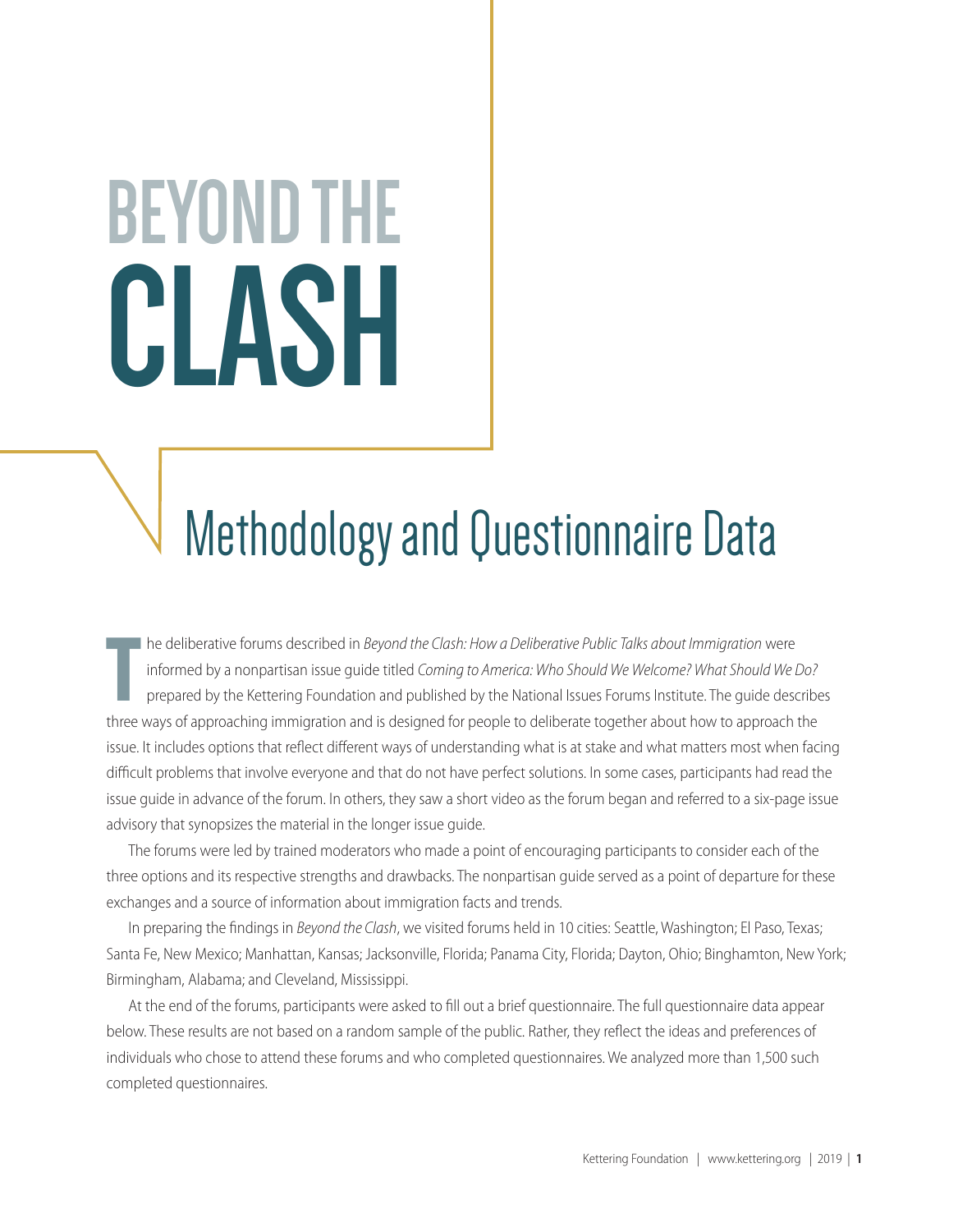**Q1 Give young people brought here as children when their parents entered the United States illegally the chance to become legal residents and citizens, EVEN IF this means they are benefiting from the unlawful actions of their parents.**

|                        | %          |
|------------------------|------------|
|                        | $N = 1501$ |
| <b>Strongly Favor</b>  | 64.6%      |
| <b>Somewhat Favor</b>  | 22.1%      |
| <b>Somewhat Oppose</b> | 5.9%       |
| <b>Strongly Oppose</b> | 3.5%       |
| <b>Not Sure</b>        | 2.4%       |
| <b>No Response</b>     | 1.5%       |
| <b>Totals</b>          | 100%       |

**Q2 Reduce the number of legal immigrants admitted to the United States each year, EVEN IF this leads to worker shortages in agriculture, construction, and nursing, as well as higher prices for basics like food and housing.**

|                        | $\%$        |
|------------------------|-------------|
|                        | $N = 1501$  |
| <b>Strongly Favor</b>  | 3.9%        |
| <b>Somewhat Favor</b>  | 11.7%       |
| <b>Somewhat Oppose</b> | 22.9%       |
| <b>Strongly Oppose</b> | 55.0%       |
| <b>Not Sure</b>        | 5.1%        |
| <b>No Response</b>     | 1.5%        |
| <b>Totals</b>          | $100.1\%$ * |

#### **Q3 End bilingual education programs in public schools and make learning English the top priority for foreign-born students, EVEN IF this means these students fall behind in their other subjects and struggle while trying to learn English.**

|                        | $\overline{\phantom{a}}$ |
|------------------------|--------------------------|
|                        | $N = 1501$               |
| <b>Strongly Favor</b>  | 7.6%                     |
| <b>Somewhat Favor</b>  | 10.3%                    |
| <b>Somewhat Oppose</b> | 18.3%                    |
| <b>Strongly Oppose</b> | 58.5%                    |
| <b>Not Sure</b>        | 3.8%                     |
| <b>No Response</b>     | 1.5%                     |
| <b>Totals</b>          | 100%                     |
|                        |                          |

**%**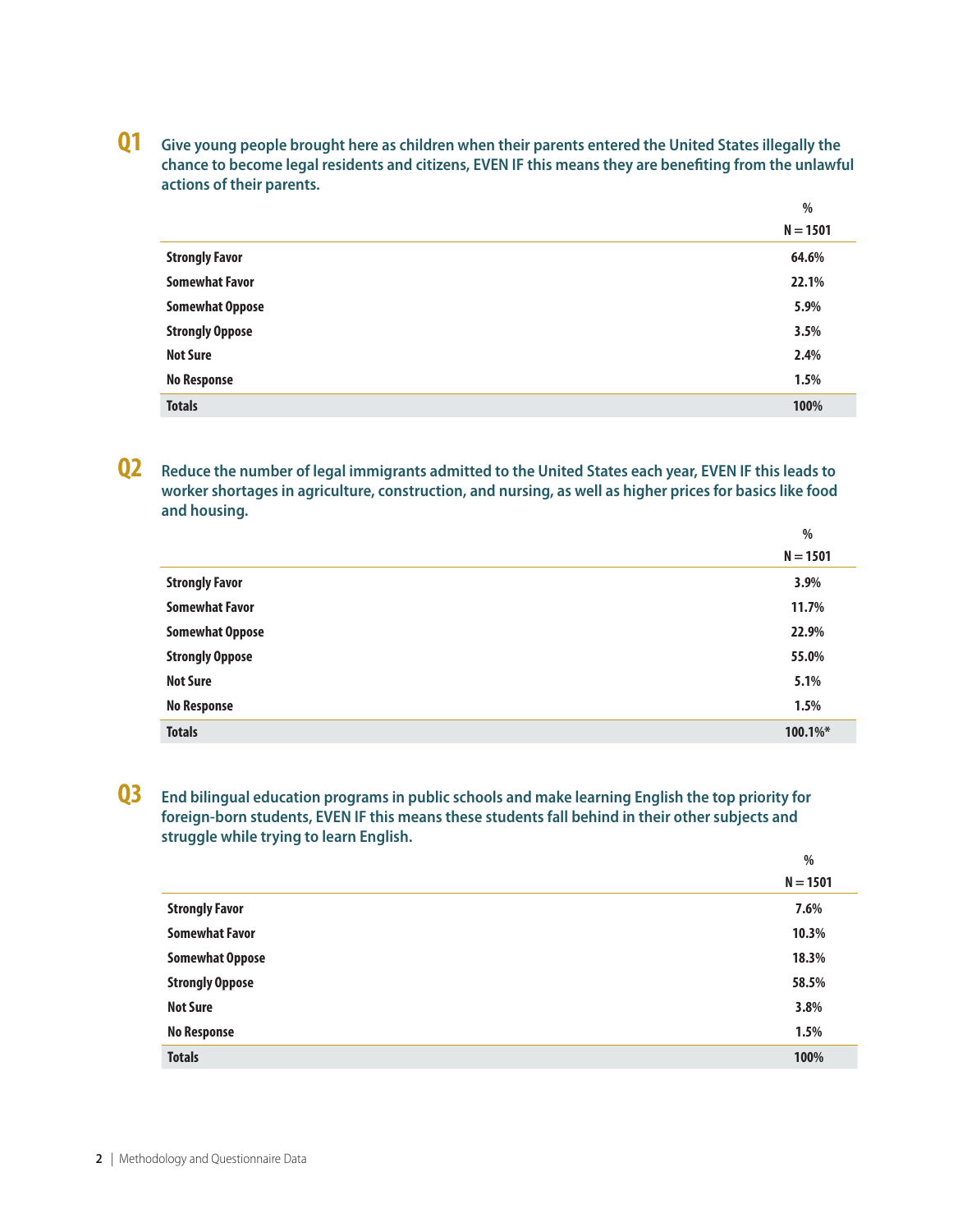**Q4 Identify the approximately 11 million people who are in the United States illegally, deport them, and make them reapply for entry, EVEN IF this meaning tearing families and communities apart all across the country.**

|                        | %           |
|------------------------|-------------|
|                        | $N = 1501$  |
| <b>Strongly Favor</b>  | 4.8%        |
| <b>Somewhat Favor</b>  | 7.3%        |
| <b>Somewhat Oppose</b> | 14.8%       |
| <b>Strongly Oppose</b> | 67.6%       |
| <b>Not Sure</b>        | 4.1%        |
| <b>No Response</b>     | 1.5%        |
| <b>Totals</b>          | $100.1\%$ * |

**Q5 Prosecute employers who hire workers without legal papers, EVEN IF they can't find American workers who can do these jobs and this ends up making American products more expensive and less competitive in the world market.**

|                        | %          |
|------------------------|------------|
|                        | $N = 1501$ |
| <b>Strongly Favor</b>  | 12.5%      |
| <b>Somewhat Favor</b>  | 21.9%      |
| <b>Somewhat Oppose</b> | 24.7%      |
| <b>Strongly Oppose</b> | 31.4%      |
| <b>Not Sure</b>        | 8.3%       |
| <b>No Response</b>     | 1.2%       |
| <b>Totals</b>          | 100%       |

**Q6 To show we are a nation of laws and prevent people who break the law from getting an unfair advantage, we should deport the millions of immigrants who came here illegally and make them reapply for entry to the United States.**

#### **VERSUS:**

**Deporting millions of people who are living and working here peacefully because they entered the country illegally years ago is cruel. In this case, the punishment far outweighs the crime.**

|                    | %          |
|--------------------|------------|
|                    | $N = 1501$ |
| <b>Option 1</b>    | 16.8%      |
| <b>Option 2</b>    | 63.4%      |
| <b>Not Sure</b>    | 15.3%      |
| <b>No Response</b> | 4.5%       |
| <b>Totals</b>      | 100%       |
|                    |            |

**%**

**%**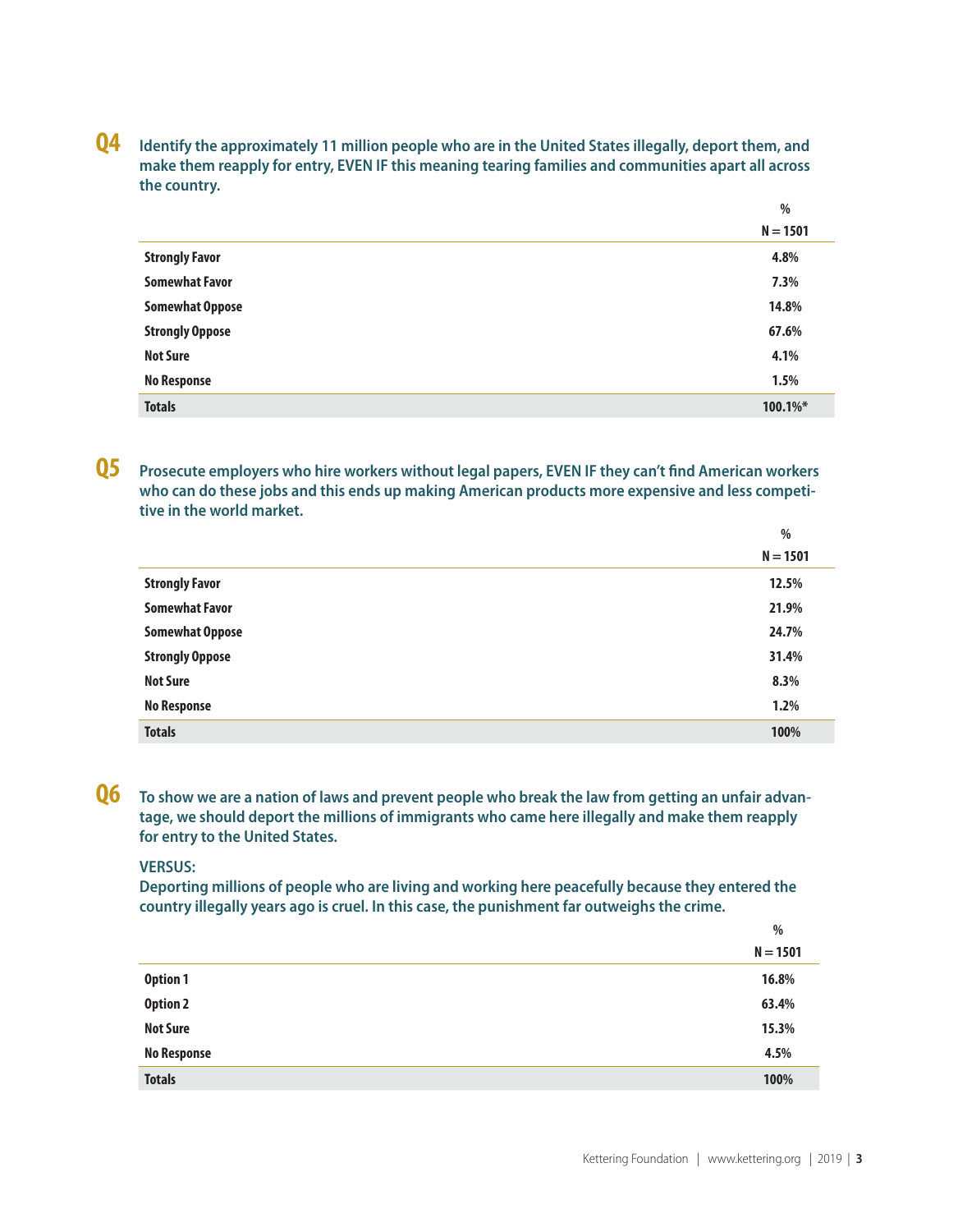**Q7 Welcoming newcomers from around the world makes our country and our economy vibrant and strong—we should keep immigration at current levels.**

#### **VERSUS:**

**Current levels of immigration are too high, and the country is now becoming so diverse that we are endangering our ability to assimilate newcomers and maintain our national unity.**

|                    | $\frac{0}{0}$ |
|--------------------|---------------|
|                    | $N = 1501$    |
| <b>Option 1</b>    | 69.8%         |
| <b>Option 2</b>    | 13.3%         |
| <b>Not Sure</b>    | 13.9%         |
| <b>No Response</b> | 3.1%          |
| <b>Totals</b>      | 100.1%*       |

**Q8 Our priority should be to help immigrants assimilate into our distinctively American culture and way of life, including learning English language and US history. Being a melting pot is a cornerstone of America's strength.**

#### **VERSUS:**

**Our priority should be to respect and include a mosaic of different peoples, cultures, and languages. Our diversity is a cornerstone of America's strength.**

**%**

|                    | -70        |
|--------------------|------------|
|                    | $N = 1501$ |
| Option 1           | 31.9%      |
| <b>Option 2</b>    | 50.8%      |
| <b>Not Sure</b>    | 10.7%      |
| <b>No Response</b> | 6.7%       |
| <b>Totals</b>      | 100.1%*    |

**Q9 The United States should accept more refugees fleeing war and deprivation in countries like Syria and Somalia. Historically, we've always taken in refugees because our country has seen it as a moral obligation to help.**

#### **VERSUS:**

**In these dangerous times, it's much too difficult to check the backgrounds of people coming from such war-torn areas. We shouldn't take the risk.**

|                    | %          |
|--------------------|------------|
|                    | $N = 1501$ |
| <b>Option 1</b>    | 61.5%      |
| <b>Option 2</b>    | 14.5%      |
| <b>Not Sure</b>    | 19.7%      |
| <b>No Response</b> | 4.3%       |
| <b>Totals</b>      | 100%       |

**4** | Methodology and Questionnaire Data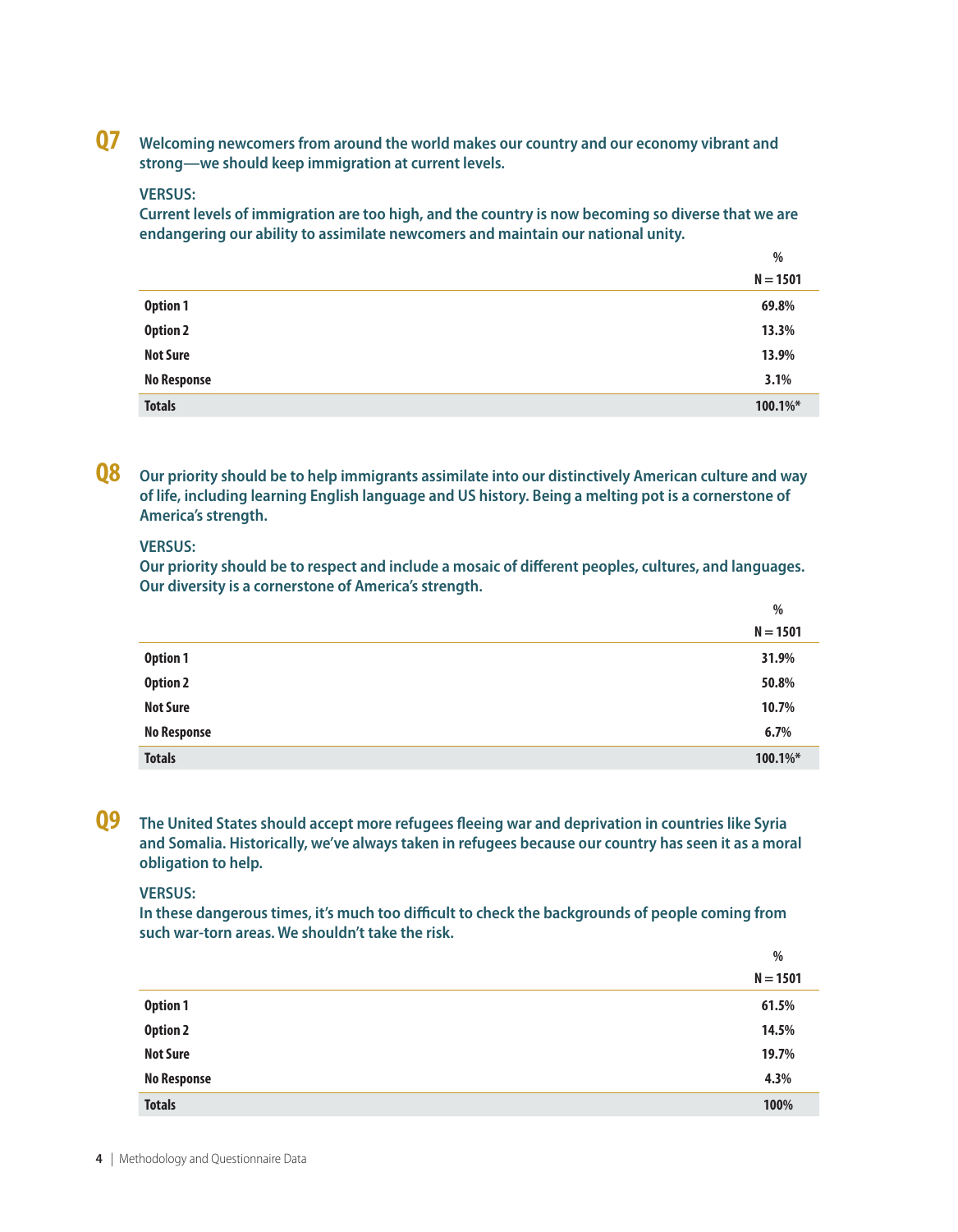# **Q10 Did you talk about aspects of the issue you hadn't considered before?**

|                    | $\%$       |
|--------------------|------------|
|                    | $N = 1501$ |
| Yes                | 45.8%      |
| No                 | 44.0%      |
| <b>No Response</b> | 10.1%      |
| <b>Totals</b>      | 99.9%*     |

#### **Q11 Were there ideas or proposals that you tended to favor coming into the forum that you now have second thoughts about?**

|                    | %          |
|--------------------|------------|
|                    | $N = 1501$ |
| Yes                | 21.6%      |
| No                 | 67.4%      |
| <b>No Response</b> | 11%        |
| <b>Totals</b>      | 99.9%*     |

### **Q13 Not including this forum, how many National Issues Forums have you attended?**

|                    | $\%$       |
|--------------------|------------|
|                    | $N = 1501$ |
| $\bf{0}$           | 69.2%      |
| $1 - 3$            | 19.9%      |
| $4-6$              | 2.7%       |
| 7 or more          | 3.1%       |
| <b>Not Sure</b>    | 1.6%       |
| <b>No Response</b> | 3.5%       |
| <b>Totals</b>      | 100%       |

## **Q14 Are you male or female?**

|                        | %          |
|------------------------|------------|
|                        | $N = 1501$ |
| <b>Male</b>            | 39.0%      |
| <b>Female</b>          | 56.2%      |
| Other (please specify) | 0.9%       |
| <b>No Response</b>     | 3.9%       |
| <b>Totals</b>          | 100%       |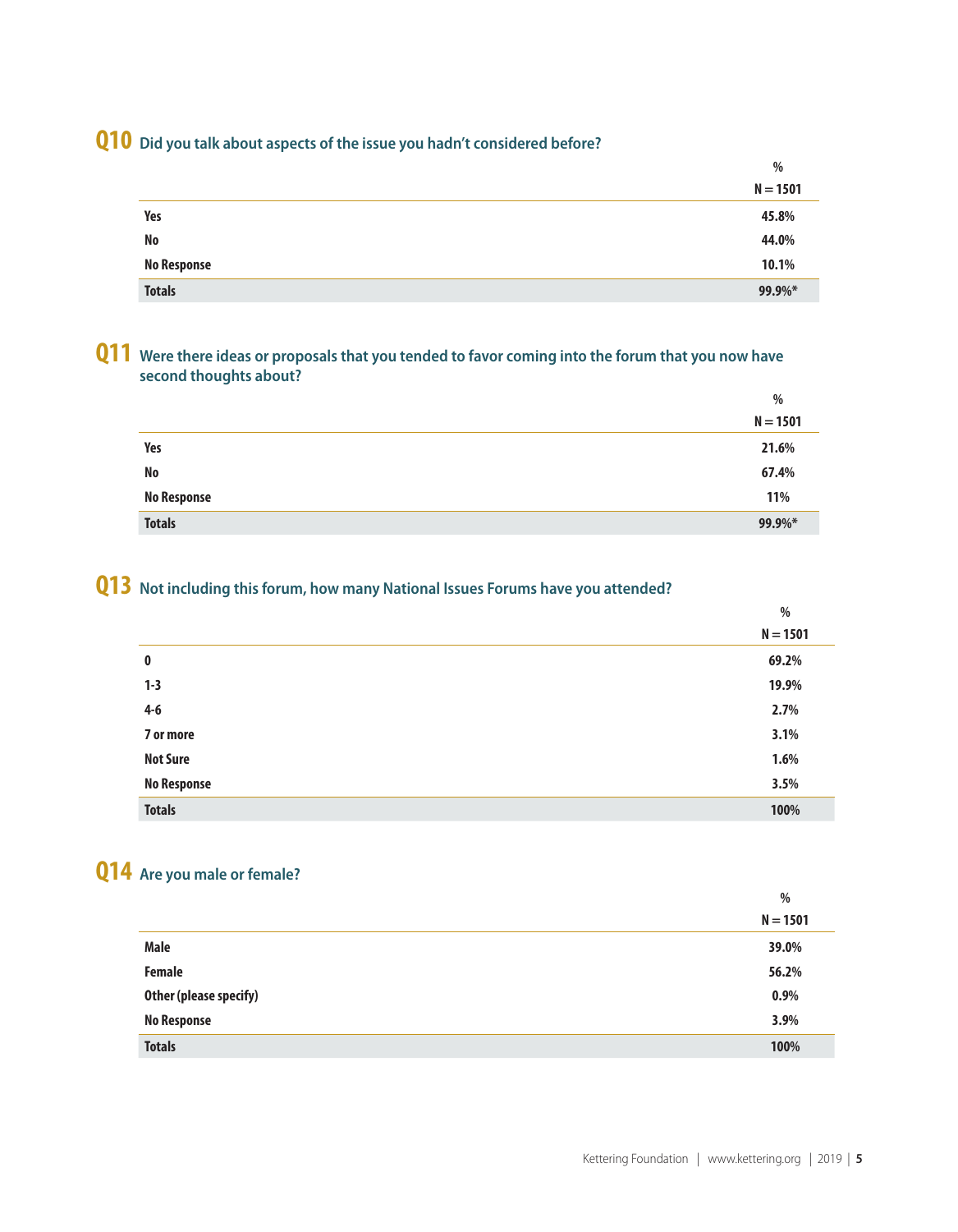# **Q15 How old are you?**

|                    | %          |  |
|--------------------|------------|--|
|                    | $N = 1501$ |  |
| 17 or younger      | 3.9%       |  |
| $18 - 30$          | 47.8%      |  |
| $31 - 45$          | 9.3%       |  |
| 46-64              | 15.9%      |  |
| 65 or older        | 20.6%      |  |
| <b>No Response</b> | 2.5%       |  |
| <b>Totals</b>      | 100%       |  |

**%**

# **Q16 Are you:**

|                           | %          |
|---------------------------|------------|
|                           | $N = 1501$ |
| <b>African American</b>   | 14.1%      |
| <b>Asian American</b>     | 6.6%       |
| <b>Hispanic or Latino</b> | 8.6%       |
| <b>Native American</b>    | 0.7%       |
| <b>White/Caucasian</b>    | 59.4%      |
| Other (please specify)    | 3.7%       |
| <b>No Response</b>        | 6.9%       |
| <b>Totals</b>             | 100%       |

# **Q17 Where do you live?**

|                    | %          |
|--------------------|------------|
|                    | $N = 1501$ |
| <b>Rural</b>       | 9.1%       |
| <b>Small Town</b>  | 35.2%      |
| <b>Large City</b>  | 22.1%      |
| Suburb             | 26.0%      |
| <b>No Response</b> | 7.5%       |
| <b>Totals</b>      | 99.9%*     |